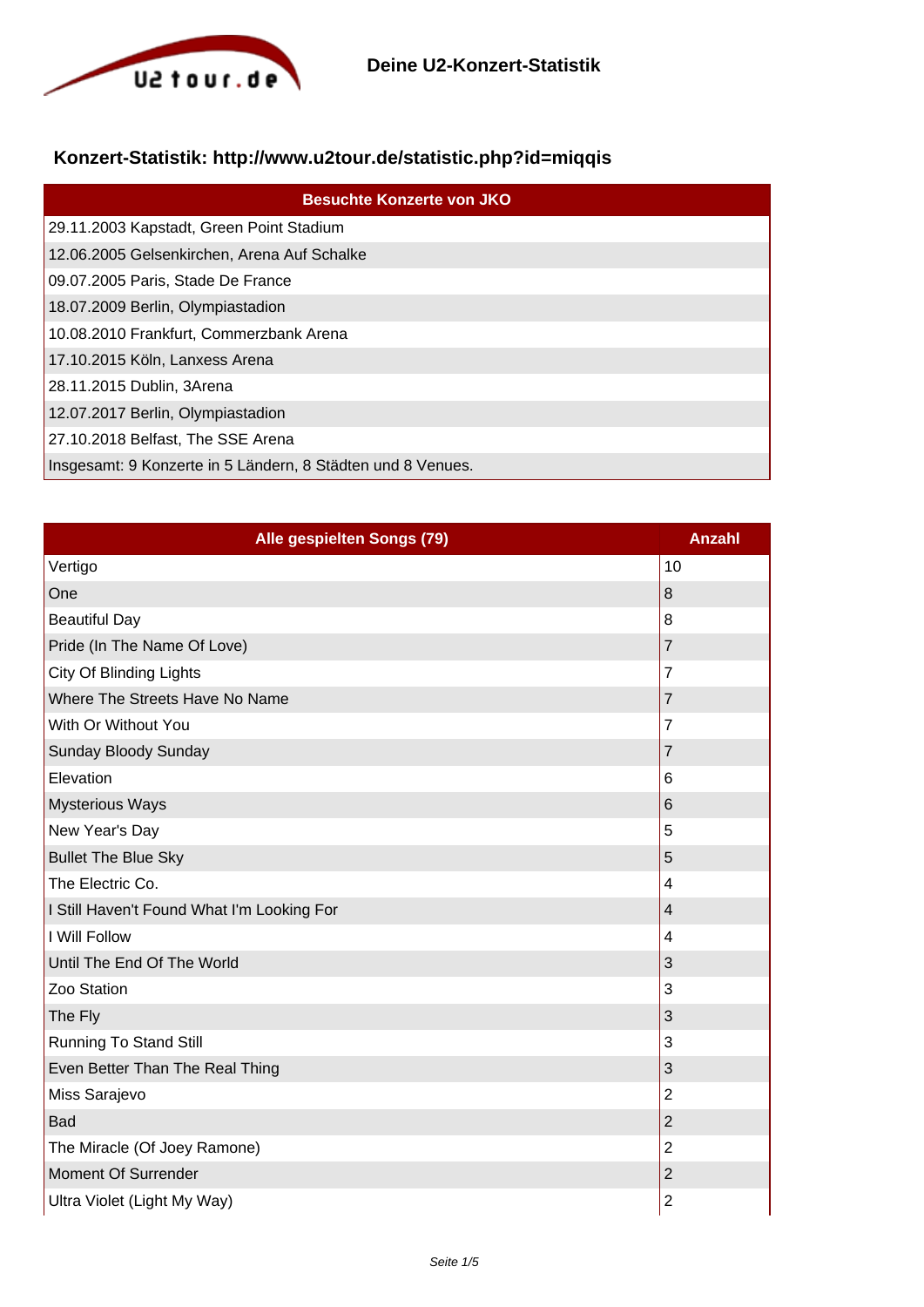

| I'll Go Crazy If I Don't Go Crazy Tonight | $\overline{2}$   |
|-------------------------------------------|------------------|
| Walk On                                   | $\overline{2}$   |
| Zooropa                                   | $\mathbf 2$      |
| October                                   | $\overline{2}$   |
| Invisible                                 | $\overline{2}$   |
| Raised By Wolves                          | $\overline{2}$   |
| <b>Every Breaking Wave</b>                | $\overline{2}$   |
| Song For Someone                          | $\overline{2}$   |
| Iris (Hold Me Close)                      | $\mathbf 2$      |
| Cedarwood Road                            | $\overline{2}$   |
| The Unforgettable Fire                    | $\overline{2}$   |
| <b>MLK</b>                                | $\overline{2}$   |
| Love And Peace Or Else                    | $\overline{2}$   |
| Yahweh                                    | $\overline{2}$   |
| Sometimes You Can't Make It On Your Own   | $\overline{2}$   |
| Miracle Drug                              | $\overline{2}$   |
| 46664 (Long Walk To Freedom)              | $\overline{c}$   |
| Get On Your Boots                         | $\overline{2}$   |
| Stay (Faraway, So Close!)                 | $\overline{2}$   |
| All Because Of You                        | $\overline{2}$   |
| Angel Of Harlem                           | $\boldsymbol{2}$ |
| Magnificent                               | $\overline{2}$   |
| The Blackout                              | 1                |
| <b>Trip Through Your Wires</b>            | 1                |
| In God's Country                          | 1                |
| One Tree Hill                             | 1                |
| Exit                                      | 1                |
| Mothers Of The Disappeared                | 1                |
| Gloria                                    | 1                |
| Get Out Of Your Own Way                   | 1                |
| Love Is Bigger Than Anything In Its Way   | 1                |
| 13 (There Is A Light)                     | 1                |
| <b>Summer Of Love</b>                     | 1                |
| You're The Best Thing About Me            | 1                |
| Red Hill Mining Town                      | 1                |
| Who's Gonna Ride Your Wild Horses         | 1                |
| Acrobat                                   | 1                |
| Lights Of Home                            | 1                |
| The Cry                                   | 1                |
| No Line On The Horizon                    | 1                |
| <b>Breathe</b>                            | 1                |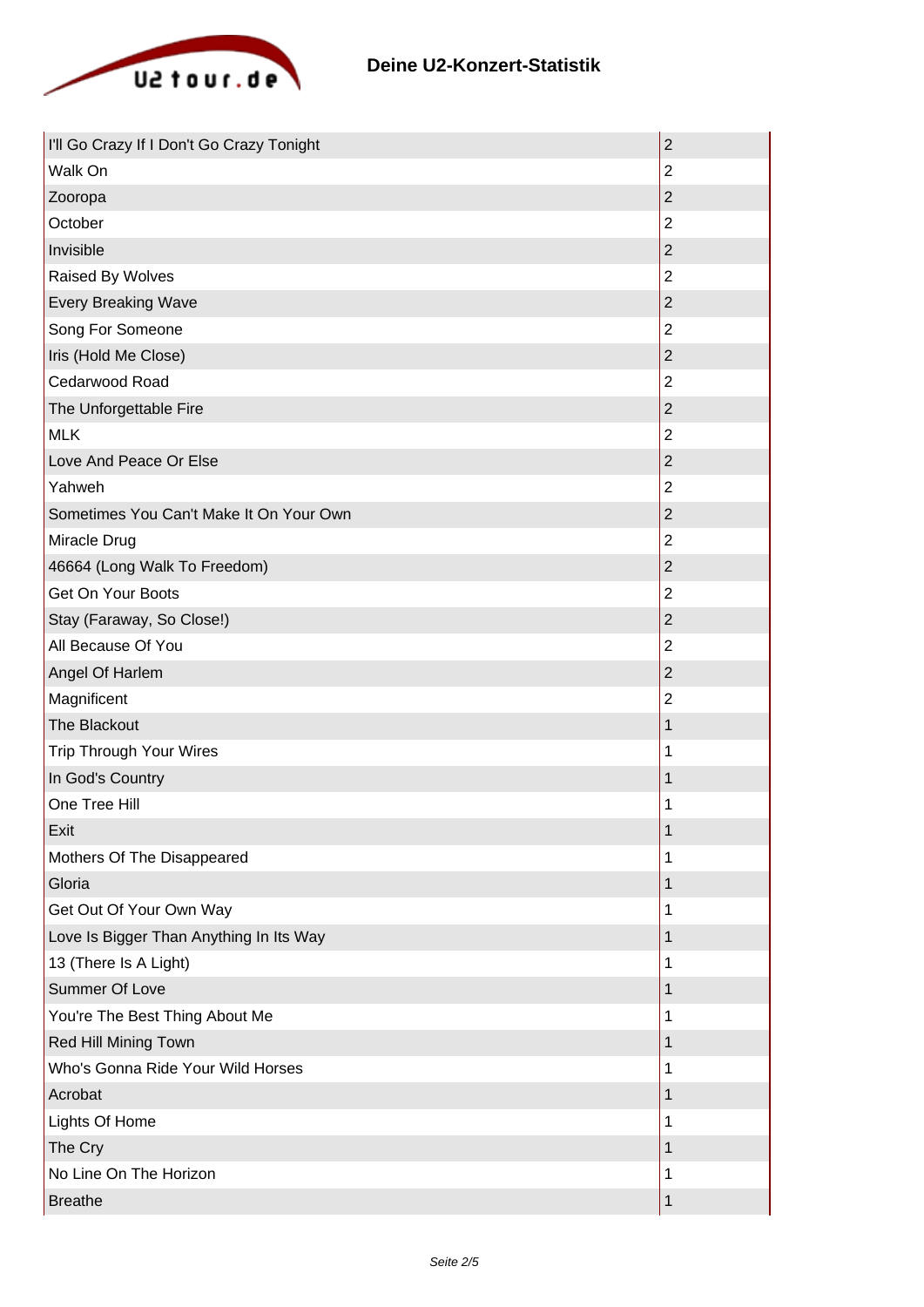

| In A Little While                    |  |
|--------------------------------------|--|
| Glastonbury                          |  |
| American Prayer                      |  |
| Return Of The Stingray Guitar        |  |
| Hold Me, Thrill Me, Kiss Me, Kill Me |  |
| All I Want Is You                    |  |
| Amandla                              |  |
| <b>Desire</b>                        |  |
| We Are The Champions                 |  |
| <b>Unknown Caller</b>                |  |
| Party Girl                           |  |
| <b>Sweetest Thing</b>                |  |
| '40'                                 |  |

| <b>Alle Cover-Songs (1)</b> | Anzahl |
|-----------------------------|--------|
| We Are The Champions        |        |

| <b>Opening Songs (7)</b>      | Anzahl |
|-------------------------------|--------|
| The Miracle (Of Joey Ramone)  | 2      |
| Vertigo                       | 2      |
| Sunday Bloody Sunday          |        |
| The Blackout                  |        |
| Return Of The Stingray Guitar |        |
| Breathe                       |        |
| American Prayer               |        |

| <b>Closing Songs (6)</b>     | Anzahl |
|------------------------------|--------|
| One                          | າ      |
| Moment Of Surrender          |        |
| Vertigo                      |        |
| 13 (There Is A Light)        |        |
| '40'                         |        |
| 46664 (Long Walk To Freedom) |        |

| <b>Alben (18)</b> | Anzahl |
|-------------------|--------|
| The Joshua Tree   | 16.33% |
| Achtung Baby      | 15.23% |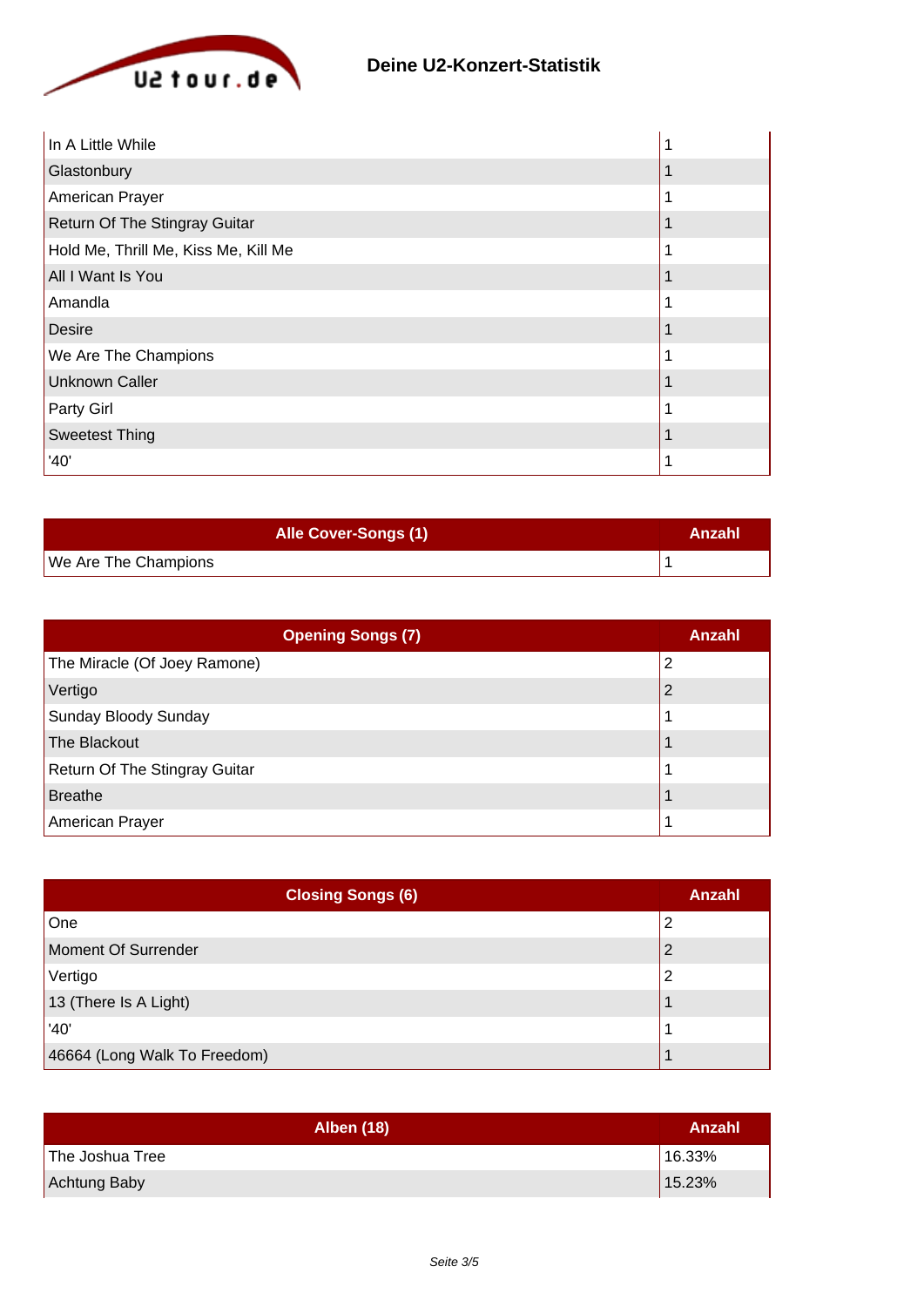

| How To Dismantle An Atomic Bomb    | 13.64% |
|------------------------------------|--------|
| All That You Can't Leave Behind    | 8.54%  |
| War                                | 6.5%   |
| The Unforgettable Fire             | 6.47%  |
| Songs Of Innocence                 | 5.94%  |
| No Line On The Horizon             | 5.42%  |
| Boy                                | 3.92%  |
| Songs Of Experience                | 3.41%  |
| Zooropa                            | 1.94%  |
| Rattle And Hum                     | 1.93%  |
| October                            | 1.44%  |
| Songs Of Innocence Bonus Disc      | 0.96%  |
| Under A Blood Red Sky (Remastered) | 0.95%  |
| Passengers Original Soundtracks 1  | 0.95%  |
| The Best Of 1980-1990              | 0.47%  |
| October (Remastered)               | 0.47%  |

| Vorgruppen (33)                    | <b>Anzahl</b>  |
|------------------------------------|----------------|
| Snow Patrol                        | $\overline{2}$ |
| Watershed                          | 1              |
| Zucchero                           | 1              |
| Eurythmics                         | 1              |
| Danny K                            | 1              |
| Ms Dynamite                        | 1              |
| The Corrs                          | 1              |
| Ladysmith Black Mambazo            | 1              |
| Jimmy Cliff                        | 1              |
| Anastacia                          | 1              |
| Noel Gallagher                     | 1              |
| Noel Gallagher's High Flying Birds | 1              |
| Kasabian                           | 1              |
| Starsailor                         | 1              |
| The Thrills                        | 1              |
| Feeder                             | 1              |
| Johnny Clegg                       | 1              |
| Bongo Maffin                       | 1              |
| <b>Shifty Shellshock</b>           | 1              |
| Baaba Maal                         | 1              |
| Youssou N'Dour                     | 1              |
| Paul Oakenfold                     | 1              |